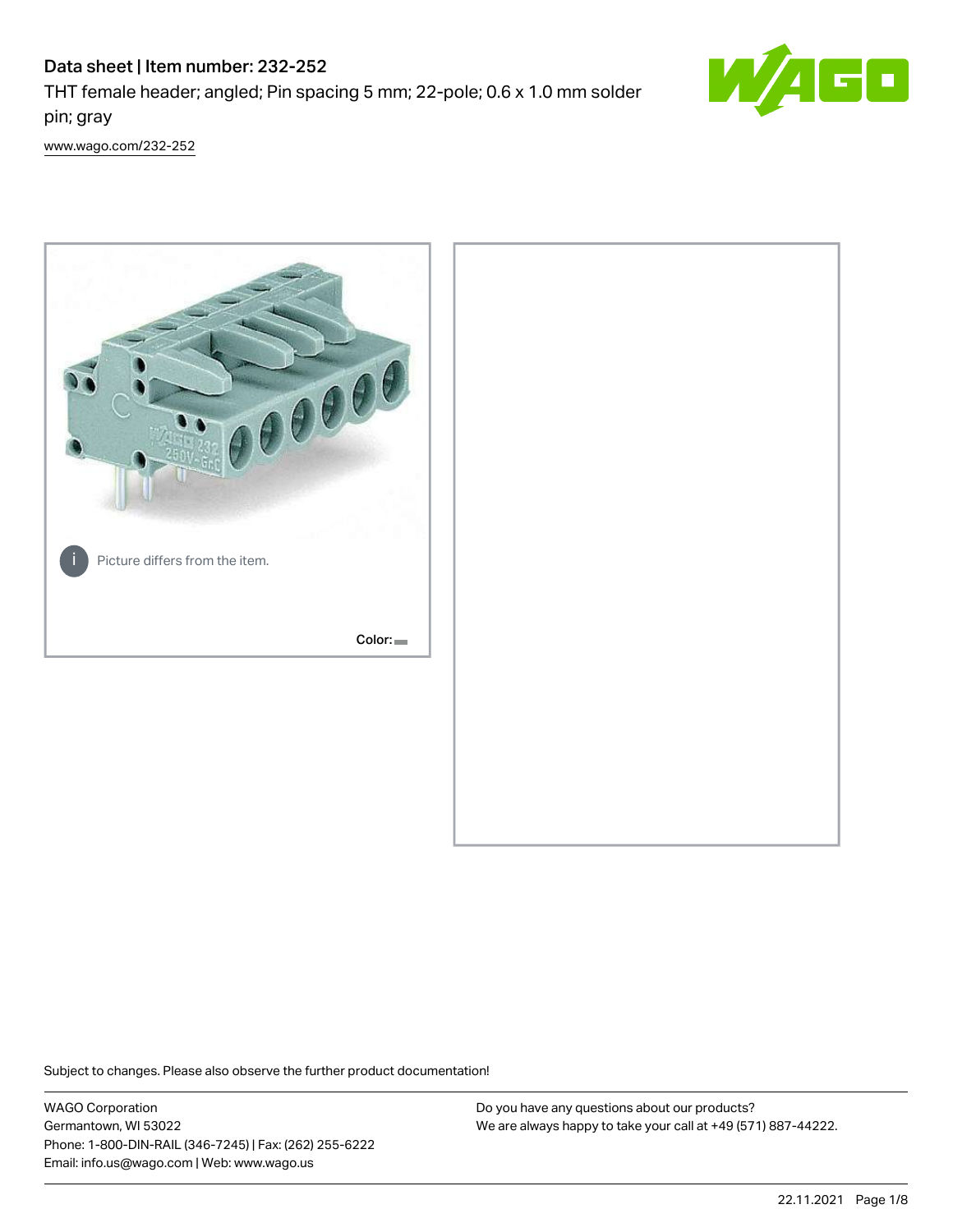[www.wago.com/232-252](http://www.wago.com/232-252)



Dimensions in mm

 $L =$  (pole no. x pin spacing) + 1.5 mm

Distance to first solder pin: 2.2 mm

2- to 3-pole female connectors – one latch only

#### Item description

- **Horizontal or vertical PCB mounting via straight or angled solder pins**
- For board-to-board and board-to-wire connections
- $\blacksquare$ Touch-proof PCB outputs
- $\blacksquare$ Easy-to-identify PCB inputs and outputs
- **Now With coding fingers**

Subject to changes. Please also observe the further product documentation!

WAGO Corporation Germantown, WI 53022 Phone: 1-800-DIN-RAIL (346-7245) | Fax: (262) 255-6222 Email: info.us@wago.com | Web: www.wago.us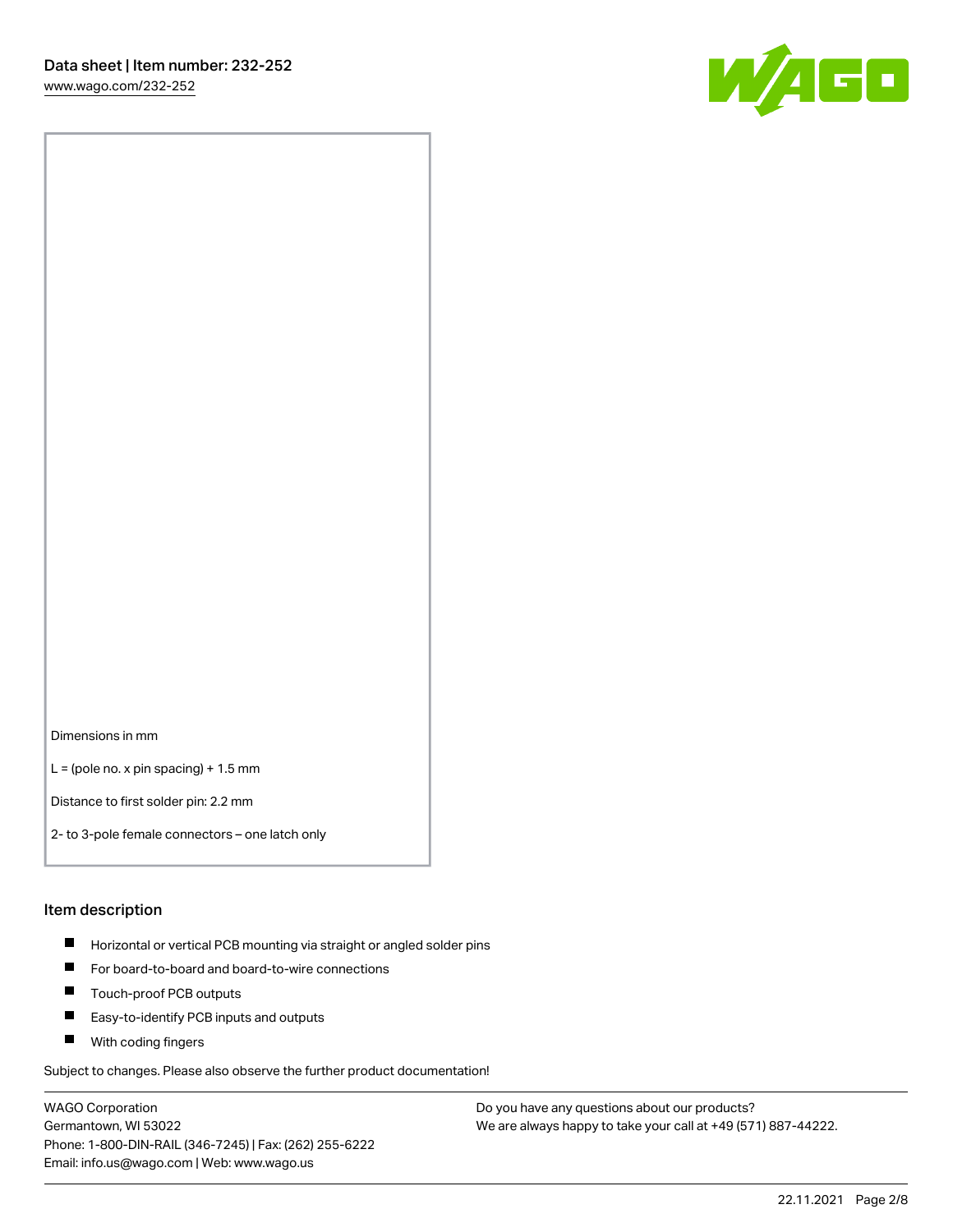

## Data Notes

| Safety information 1 | The <i>MCS – MULTI CONNECTION SYSTEM</i> includes connectors<br>without breaking capacity in accordance with DIN EN 61984. When<br>used as intended, these connectors must not be connected<br>/disconnected when live or under load. The circuit design should<br>ensure header pins, which can be touched, are not live when<br>unmated. |
|----------------------|--------------------------------------------------------------------------------------------------------------------------------------------------------------------------------------------------------------------------------------------------------------------------------------------------------------------------------------------|
| Variants:            | Other pole numbers<br>3.8 mm pin projection for male headers with straight solder pins<br>Gold-plated or partially gold-plated contact surfaces<br>Other versions (or variants) can be requested from WAGO Sales or<br>configured at https://configurator.wago.com/                                                                        |

## Electrical data

### IEC Approvals

| Ratings per                 | IEC/EN 60664-1                                                       |  |
|-----------------------------|----------------------------------------------------------------------|--|
| Rated voltage (III / 3)     | 320 V                                                                |  |
| Rated surge voltage (III/3) | 4 <sub>k</sub> V                                                     |  |
| Rated voltage (III/2)       | 320 V                                                                |  |
| Rated surge voltage (III/2) | 4 <sub>k</sub> V                                                     |  |
| Nominal voltage (II/2)      | 630 V                                                                |  |
| Rated surge voltage (II/2)  | 4 <sub>k</sub> V                                                     |  |
| Rated current               | 12A                                                                  |  |
| Legend (ratings)            | (III / 2) $\triangleq$ Overvoltage category III / Pollution degree 2 |  |

### UL Approvals

| Approvals per                  | <b>UL 1059</b> |
|--------------------------------|----------------|
| Rated voltage UL (Use Group B) | 300 V          |
| Rated current UL (Use Group B) | 15 A           |
| Rated voltage UL (Use Group D) | 300 V          |
| Rated current UL (Use Group D) | 10 A           |

# Ratings per UL

| Rated voltage UL 1977 | 600 V |
|-----------------------|-------|
| Rated current UL 1977 |       |

Subject to changes. Please also observe the further product documentation!

| <b>WAGO Corporation</b>                                | Do you have any questions about our products?                 |
|--------------------------------------------------------|---------------------------------------------------------------|
| Germantown, WI 53022                                   | We are always happy to take your call at +49 (571) 887-44222. |
| Phone: 1-800-DIN-RAIL (346-7245)   Fax: (262) 255-6222 |                                                               |
| Email: info.us@wago.com   Web: www.wago.us             |                                                               |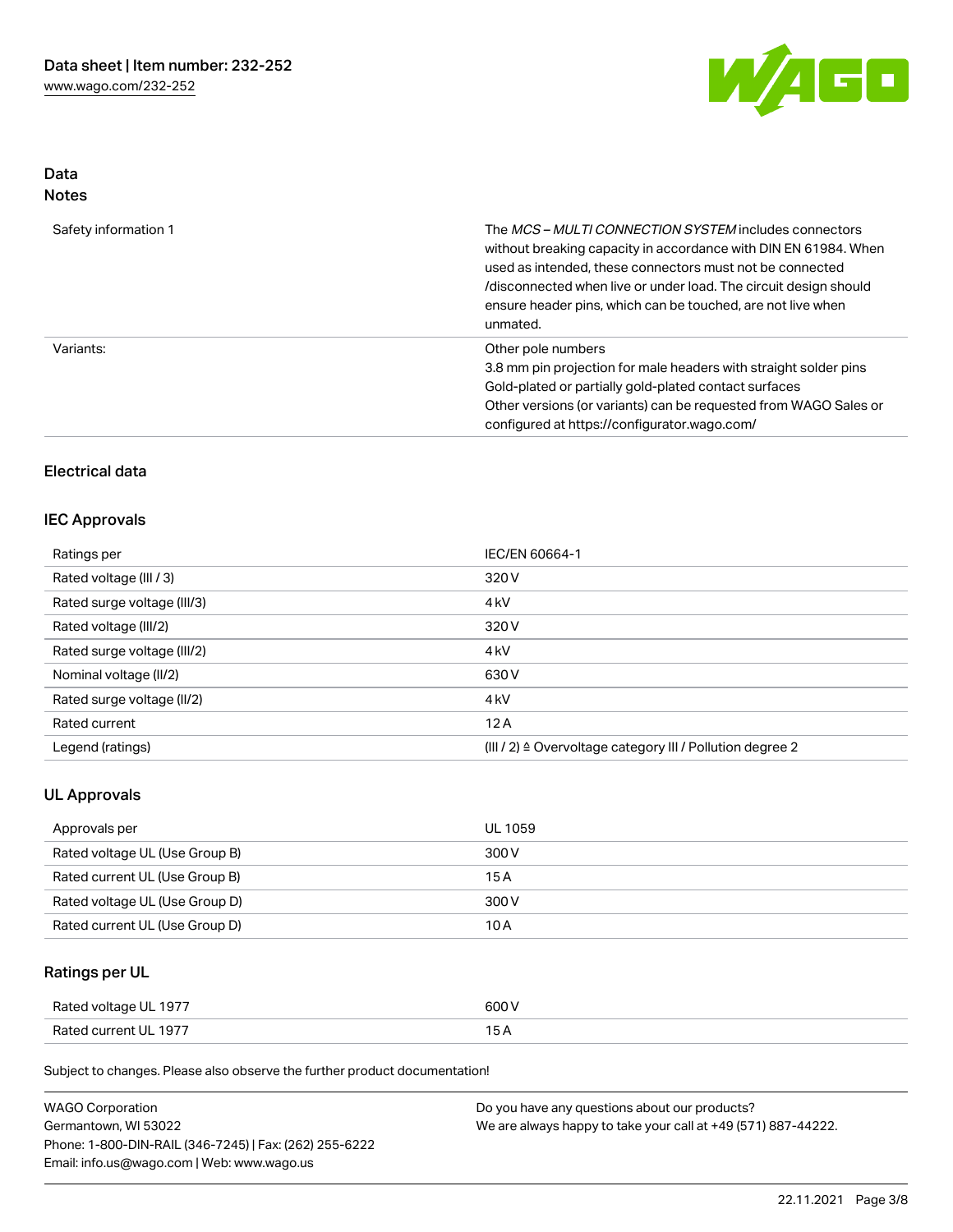

## CSA Approvals

| Approvals per                          | <b>CSA</b>            |
|----------------------------------------|-----------------------|
| Rated voltage CSA (Use Group B)        | 300V                  |
| Rated current CSA (Use Group B)        | 15A                   |
| Rated voltage CSA (Use Group D)        | 300V                  |
| Rated current CSA (Use Group D)        | 10A                   |
| <b>Connection data</b>                 |                       |
| Total number of potentials             | 22                    |
| Number of connection types             | 1                     |
| Number of levels                       | 1                     |
| <b>Connection 1</b><br>Number of poles | 22                    |
|                                        |                       |
| Physical data                          |                       |
| Pin spacing                            | 5 mm / 0.197 inch     |
| Width                                  | 111.5 mm / 4.39 inch  |
| Height                                 | 16.6 mm / 0.654 inch  |
| Height from the surface                | 11.6 mm / 0.457 inch  |
| Depth                                  | 18.25 mm / 0.719 inch |
| Solder pin length                      | 5 <sub>mm</sub>       |

| Solder pin dimensions                | l mm<br>0.6 x 1 |
|--------------------------------------|-----------------|
| Drilled hole diameter with tolerance | mm              |

## Plug-in connection

| Contact type (pluggable connector) | Female header |
|------------------------------------|---------------|
| Connector (connection type)        | for PCB       |
| Mismating protection               | No            |
| Mating direction to the PCB        | 0°            |
| Locking of plug-in connection      | Without       |

## PCB contact

| <b>PCB Contact</b>     | п.                                         |
|------------------------|--------------------------------------------|
| Solder pin arrangement | over the entire female connector (in-line) |

Subject to changes. Please also observe the further product documentation!

| <b>WAGO Corporation</b>                                | Do you have any questions about our products?                 |
|--------------------------------------------------------|---------------------------------------------------------------|
| Germantown, WI 53022                                   | We are always happy to take your call at +49 (571) 887-44222. |
| Phone: 1-800-DIN-RAIL (346-7245)   Fax: (262) 255-6222 |                                                               |
| Email: info.us@wago.com   Web: www.wago.us             |                                                               |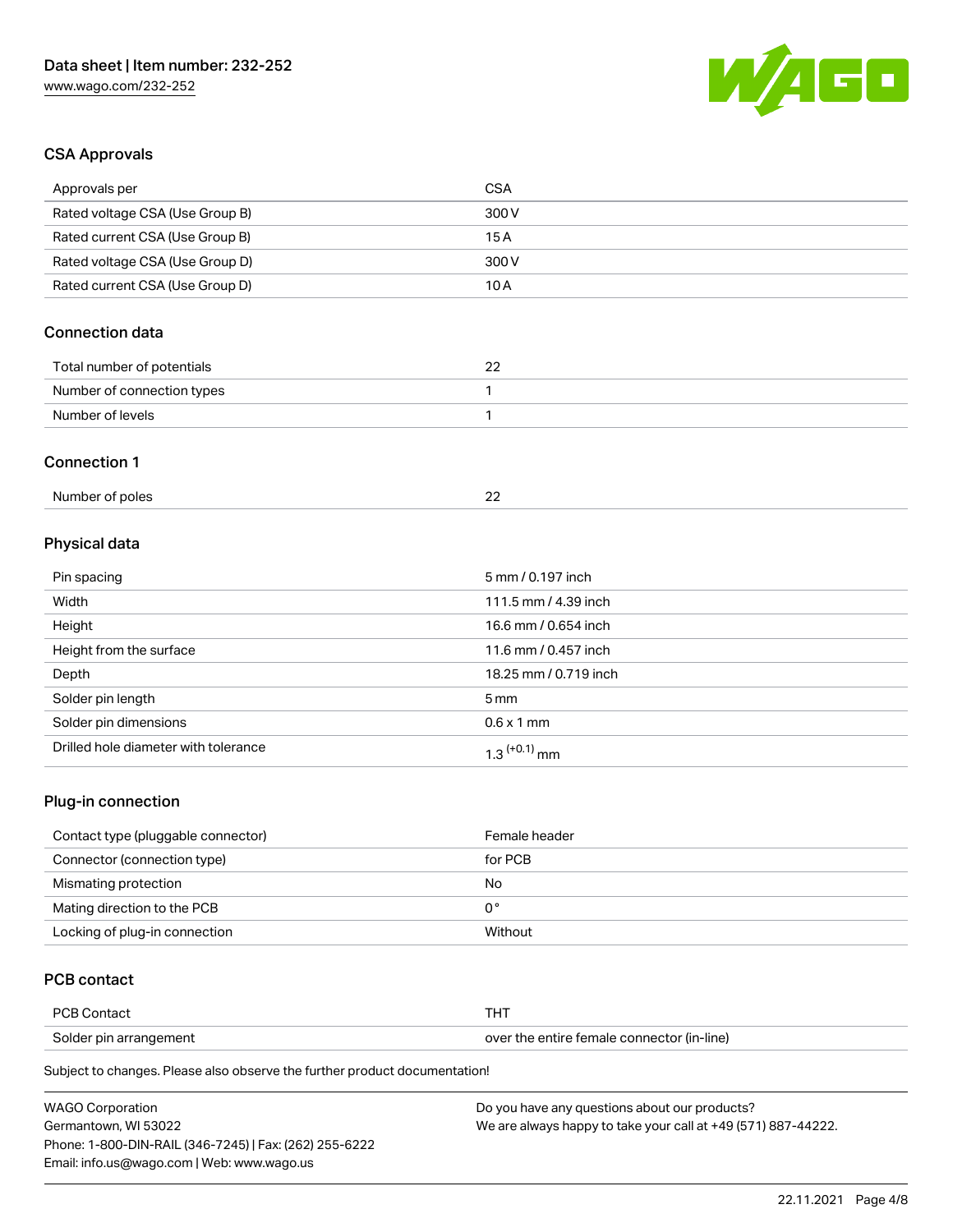[www.wago.com/232-252](http://www.wago.com/232-252)

Number of solder pins per potential 1



### Material data

| Color                       | gray              |
|-----------------------------|-------------------|
| Material group              |                   |
| Insulation material         | Polyamide (PA66)  |
| Flammability class per UL94 | V <sub>0</sub>    |
| Contact material            | Copper alloy      |
| Contact plating             | tin-plated        |
| Fire load                   | 0.355 MJ          |
| Weight                      | 20.3 <sub>g</sub> |

### Environmental requirements

| Limit temperature range<br>.<br>. | +85 °C<br>-60 … |  |
|-----------------------------------|-----------------|--|
|-----------------------------------|-----------------|--|

## Commercial data

| Product Group         | 3 (Multi Conn. System) |
|-----------------------|------------------------|
| PU (SPU)              | 10 Stück               |
| Packaging type        | box                    |
| Country of origin     | <b>DE</b>              |
| <b>GTIN</b>           | 4044918579407          |
| Customs tariff number | 8536694040             |

### Approvals / Certificates

#### Country specific Approvals

| Logo | Approval                                            | <b>Additional Approval Text</b> | Certificate<br>name |
|------|-----------------------------------------------------|---------------------------------|---------------------|
|      | CВ<br><b>DEKRA Certification B.V.</b>               | IEC 61984                       | NL-39756            |
|      | <b>CSA</b><br>DEKRA Certification B.V.              | C <sub>22.2</sub>               | 1466354             |
| EMA  | <b>KEMA/KEUR</b><br><b>DEKRA Certification B.V.</b> | EN 61984                        | 2190761.01          |

#### Ship Approvals

Subject to changes. Please also observe the further product documentation!

| <b>WAGO Corporation</b>                                | Do you have any questions about our products?                 |
|--------------------------------------------------------|---------------------------------------------------------------|
| Germantown, WI 53022                                   | We are always happy to take your call at +49 (571) 887-44222. |
| Phone: 1-800-DIN-RAIL (346-7245)   Fax: (262) 255-6222 |                                                               |
| Email: info.us@wago.com   Web: www.wago.us             |                                                               |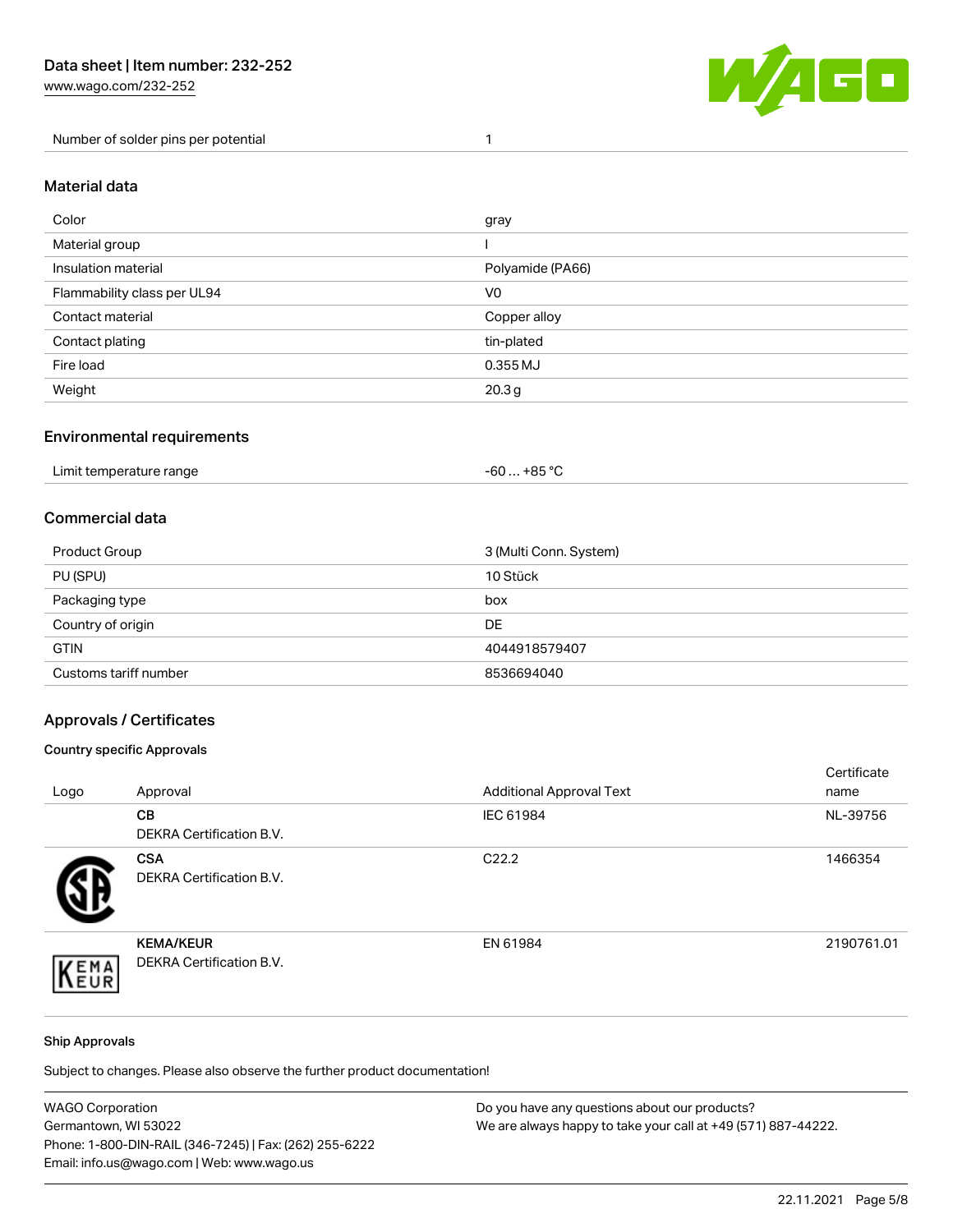WAGO

| Logo                                                      | Approval                                                                                                                   | <b>Additional Approval Text</b> | Certificate<br>name          |
|-----------------------------------------------------------|----------------------------------------------------------------------------------------------------------------------------|---------------------------------|------------------------------|
|                                                           | <b>LR</b><br>Lloyds Register                                                                                               | IEC 61984                       | 96/20035<br>(E5)             |
| <b>UL-Approvals</b>                                       |                                                                                                                            |                                 |                              |
| Logo                                                      | Approval                                                                                                                   | <b>Additional Approval Text</b> | Certificate<br>name          |
|                                                           | UL<br>Underwriters Laboratories Inc.                                                                                       | UL 1059                         | E45172                       |
|                                                           | <b>UR</b><br>Underwriters Laboratories Inc.                                                                                | <b>UL 1977</b>                  | E45171                       |
| Counterpart                                               |                                                                                                                            |                                 |                              |
|                                                           | Item no.231-622<br>Male connector; 22-pole; Pin spacing 5 mm; gray                                                         |                                 | www.wago.com/231-622         |
|                                                           | Item no.231-622/019-000<br>Male connector; 22-pole; Pin spacing 5 mm; mounting flange; gray                                |                                 | www.wago.com/231-622/019-000 |
| <b>Optional accessories</b><br><b>Testing accessories</b> |                                                                                                                            |                                 |                              |
| Testing accessories                                       |                                                                                                                            |                                 |                              |
|                                                           | Item no.: 231-661<br>Test plugs for female connectors; for 5 mm and 5.08 mm pin spacing; 2,50 mm <sup>2</sup> ; light gray |                                 | www.wago.com/231-661         |
| <b>Downloads</b><br>Documentation                         |                                                                                                                            |                                 |                              |
| <b>Additional Information</b><br>Technical explanations   |                                                                                                                            | 2019 Apr 3                      | pdf<br>Download<br>2.0 MB    |
|                                                           | Subject to changes. Please also observe the further product documentation!                                                 |                                 |                              |

| <b>WAGO Corporation</b>                                |
|--------------------------------------------------------|
| Germantown, WI 53022                                   |
| Phone: 1-800-DIN-RAIL (346-7245)   Fax: (262) 255-6222 |
| Email: info.us@wago.com   Web: www.wago.us             |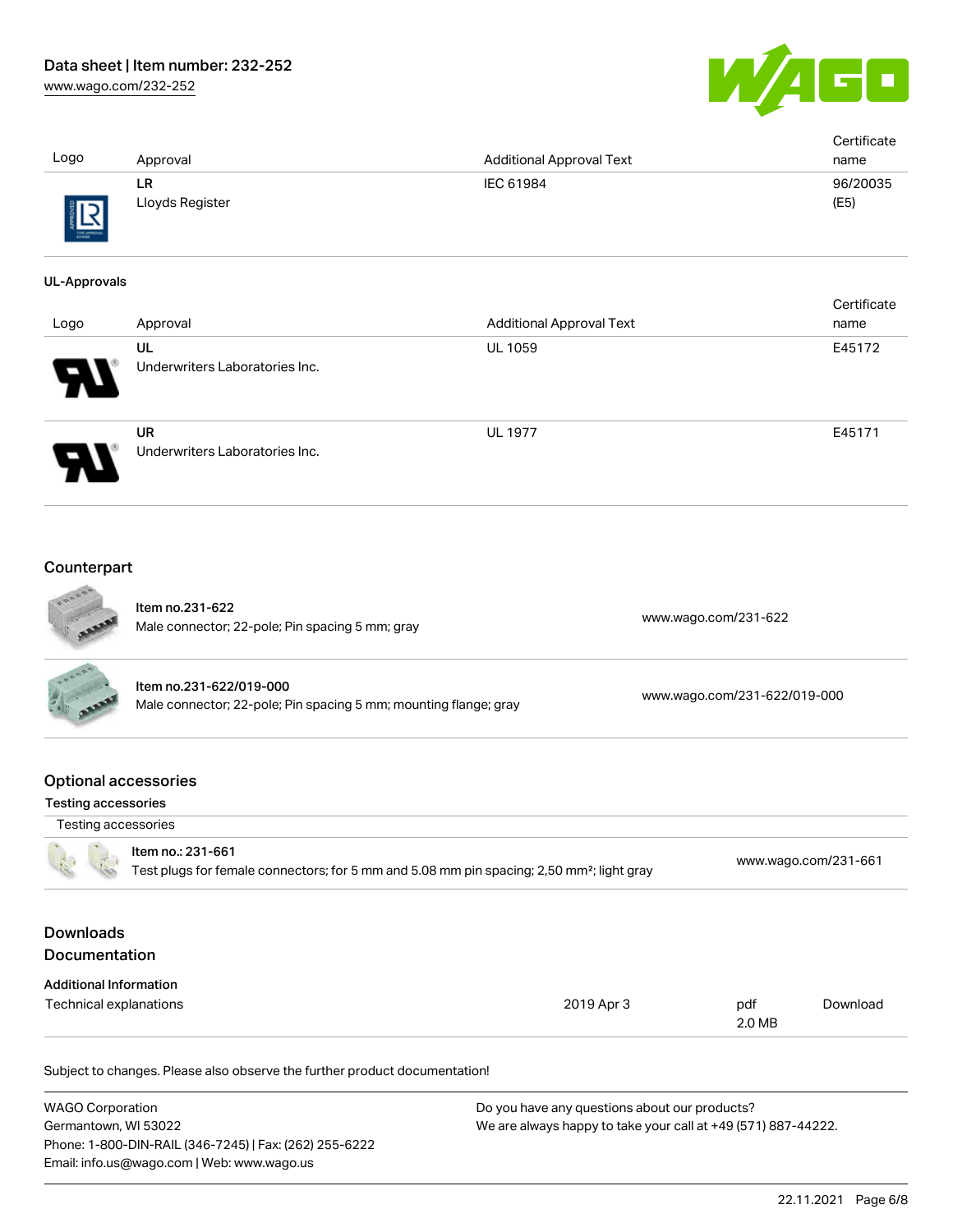

### CAD files

| CAD data          |                                                                                                                                                                        |            |          |
|-------------------|------------------------------------------------------------------------------------------------------------------------------------------------------------------------|------------|----------|
|                   | 2D/3D Models 232-252                                                                                                                                                   | <b>URL</b> | Download |
| <b>CAE</b> data   |                                                                                                                                                                        |            |          |
|                   | EPLAN Data Portal 232-252                                                                                                                                              | <b>URL</b> | Download |
|                   | ZUKEN Portal 232-252                                                                                                                                                   | URL        | Download |
| <b>PCB Design</b> |                                                                                                                                                                        |            |          |
|                   | Symbol and Footprint 232-252                                                                                                                                           | URL        | Download |
|                   | CAx data for your PCB design, consisting of "schematic symbols and PCB footprints",<br>allow easy integration of the WAGO component into your development environment. |            |          |
|                   | Supported formats:                                                                                                                                                     |            |          |
| ш                 | Accel EDA 14 & 15                                                                                                                                                      |            |          |
| ш                 | Altium 6 to current version                                                                                                                                            |            |          |
| Ш                 | Cadence Allegro                                                                                                                                                        |            |          |
| Ш                 | DesignSpark                                                                                                                                                            |            |          |
| п                 | Eagle Libraries                                                                                                                                                        |            |          |
| п                 | KiCad                                                                                                                                                                  |            |          |
| ш                 | Mentor Graphics BoardStation                                                                                                                                           |            |          |
| ш                 | Mentor Graphics Design Architect                                                                                                                                       |            |          |
| Ш                 | Mentor Graphics Design Expedition 99 and 2000                                                                                                                          |            |          |
| ш                 | OrCAD 9.X PCB and Capture                                                                                                                                              |            |          |
| ш                 | PADS PowerPCB 3, 3.5, 4.X, and 5.X                                                                                                                                     |            |          |
| Ш                 | PADS PowerPCB and PowerLogic 3.0                                                                                                                                       |            |          |
| П                 | PCAD 2000, 2001, 2002, 2004, and 2006                                                                                                                                  |            |          |
| П                 | Pulsonix 8.5 or newer                                                                                                                                                  |            |          |
| H                 | <b>STL</b>                                                                                                                                                             |            |          |
|                   | 3D STEP                                                                                                                                                                |            |          |
|                   | <b>TARGET 3001!</b>                                                                                                                                                    |            |          |
| п                 | View Logic ViewDraw                                                                                                                                                    |            |          |
| ш                 | Quadcept                                                                                                                                                               |            |          |
|                   | Zuken CadStar 3 and 4                                                                                                                                                  |            |          |
| Ц                 | Zuken CR-5000 and CR-8000                                                                                                                                              |            |          |
|                   | Subject to changes. Please also observe the further product documentation!                                                                                             |            |          |

WAGO Corporation Germantown, WI 53022 Phone: 1-800-DIN-RAIL (346-7245) | Fax: (262) 255-6222 Email: info.us@wago.com | Web: www.wago.us